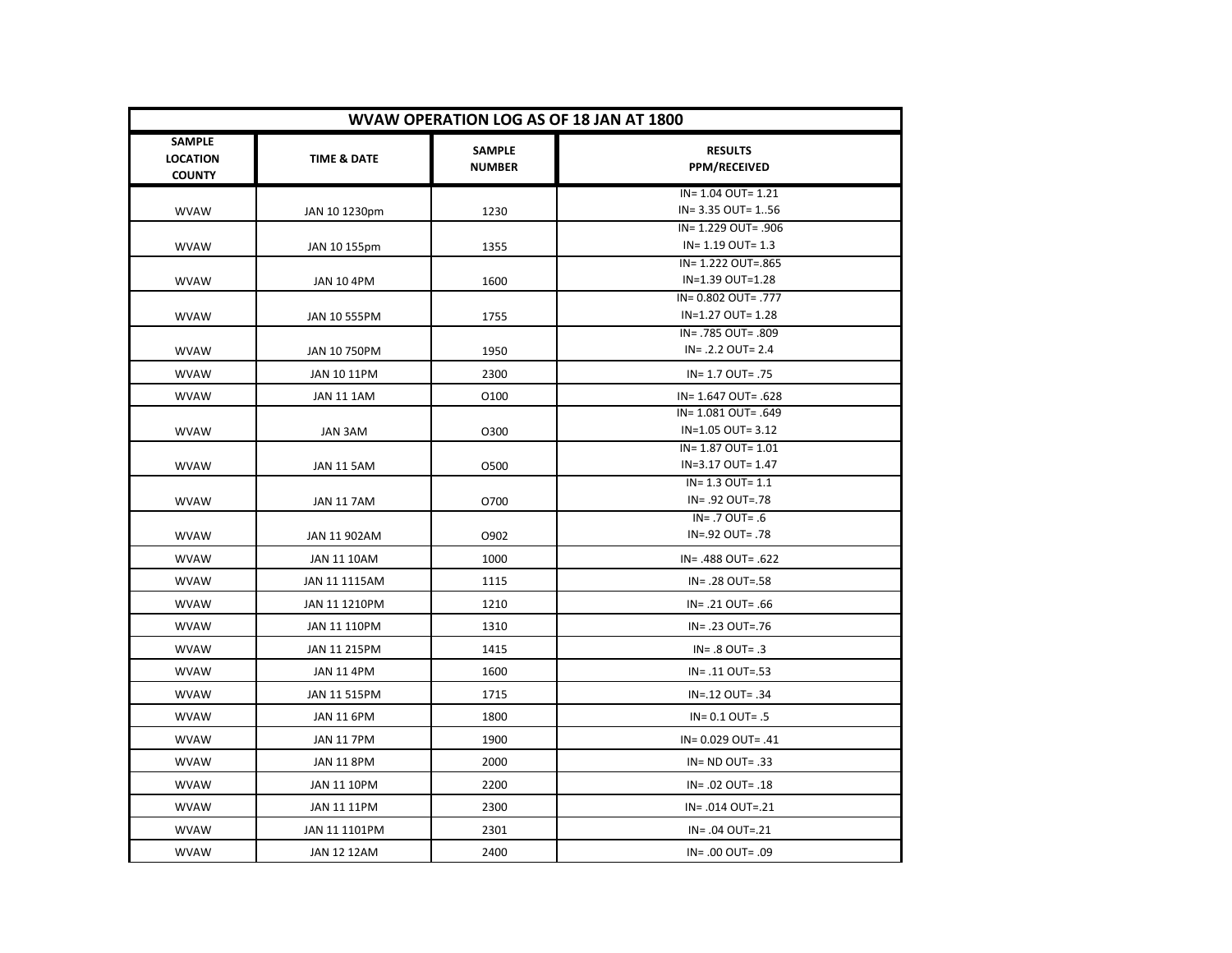| <b>WVAW</b> | <b>JAN 12 1AM</b>  | 0100   | $IN = .1$ OUT= $.12$         |
|-------------|--------------------|--------|------------------------------|
| <b>WVAW</b> | <b>JAN 12 2AM</b>  | 0200   | $IN = ND$ OUT=.5             |
| <b>WVAW</b> | <b>JAN 12 3AM</b>  | 0300   | $IN = ND$ OUT= $.1$          |
| <b>WVAW</b> | <b>JAN 12 4AM</b>  | O400   | IN=ND OUT=.04                |
| <b>WVAW</b> | <b>JAN 12 5AM</b>  | 0500   | IN=ND OUT=.04                |
| <b>WVAW</b> | JAN 12 5AM         | 0500   | IN=ND OUT=.07                |
| <b>WVAW</b> | <b>JAN 12 6AM</b>  | O600   | IN=ND OUT=ND                 |
| <b>WVAW</b> | <b>JAN 12 4PM</b>  | 1600   | IN=0.33 OUT=0.69             |
| <b>WVAW</b> | <b>JAN 12 6PM</b>  | 1800   | IN=0.39 OUT=NO DATA REPORTED |
| <b>WVAW</b> | <b>JAN 12 4PM</b>  | 1600   | IN=ND OUT=.0.021             |
| <b>WVAW</b> | <b>JAN 12 6PM</b>  | 1800   | IN=ND OUT=0.0178             |
| <b>WVAW</b> | <b>JAN 12 8PM</b>  | 2000   | IN=0.021 OUT=0.0022          |
| <b>WVAW</b> | <b>JAN 12 10PM</b> | 2200 A | OUT= 0.03 OUT=.0.025         |
| <b>WVAW</b> | JAN 13 0005        | 5      | OUT=0.05 OUT=ND              |
| <b>WVAW</b> | JAN 13 0210        | 210    | IN=ND OUT=0.015PPM           |
| <b>WVAW</b> | JAN 13 0405        | 405    | IN=ND OUT=ND                 |
| <b>WVAW</b> | JAN 13 0600        | 600    | IN=ND OUT=ND                 |
| <b>WVAW</b> | JAN 13 0600        | 600    | IN=ND OUT=ND                 |
| <b>WVAW</b> | JAN 13 1000        | 1000   | IN=ND OUT=ND                 |
| <b>WVAW</b> | JAN 13 1300        | 1300   | IN=ND OUT=ND                 |
| <b>WVAW</b> | JAN 13 1000        | 1000   | IN=ND OUT=ND                 |
| <b>WVAW</b> | JAN 13 1045        | 1045   | $IN = ND$                    |
| <b>WVAW</b> | JAN 13 1004        | 1004   | OUT=ND                       |
| <b>WVAW</b> | JAN 13 0600        | 600    | OUT=ND                       |
| <b>WVAW</b> | JAN 13 1700        | 1700   | IN=ND                        |
| <b>WVAW</b> | JAN 13 1500        | 1500   | IN=ND OUT=ND                 |
| <b>WVAW</b> | JAN 13 2100        | 2100   | $IN = 0.018$                 |
| <b>WVAW</b> | JAN 13 2014        | 2014   | IN=ND OUT=ND                 |
| <b>WVAW</b> | JAN 13 2200        | 2200   | IN=0.00137 OUT=0.01059       |
| <b>WVAW</b> | JAN 13 2100        | 2100   | IN=0.00204 OUT=0.01078       |
| <b>WVAW</b> | JAN 13 2016        | 2016   | IN=ND OUT=0.01087            |
| <b>WVAW</b> | JAN 13 1800        | 1800   | $IN = ND$                    |
| <b>WVAW</b> | JAN 13 2014        | 2014   | IN=ND OUT=ND                 |
| <b>WVAW</b> | JAN 13 2100        | 2100   | IN=0.018 OUT=0.016           |
|             |                    |        |                              |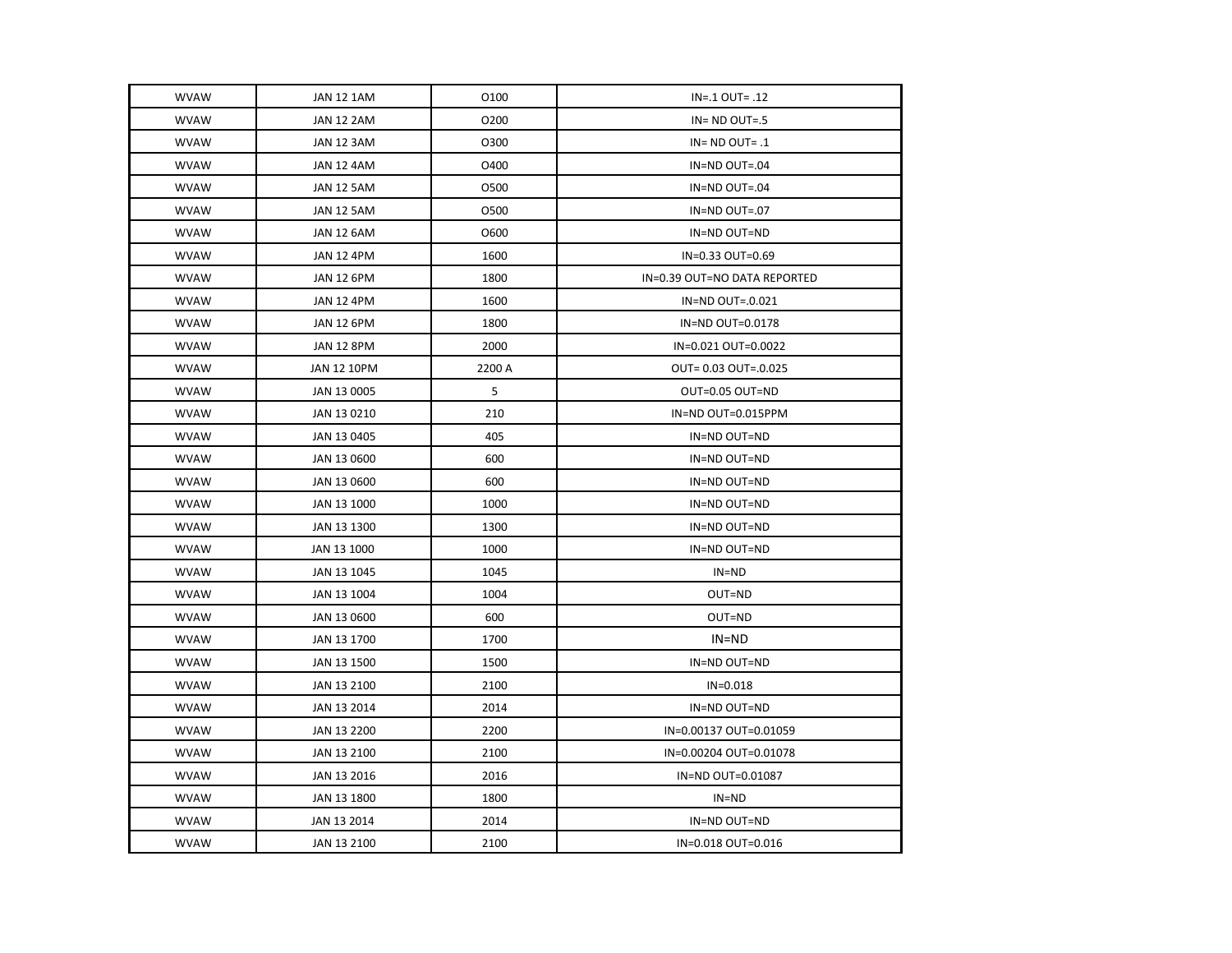| WV AW       | JAN 13 2200 | 2200 | $IN = ND$    |
|-------------|-------------|------|--------------|
| <b>WVAW</b> | JAN 14 0200 | 200  | $IN = ND$    |
| <b>WVAW</b> | JAN 13 2200 | 2200 | $IN = ND$    |
| <b>WVAW</b> | JAN 13 0200 | 200  | $IN = ND$    |
| <b>WVAW</b> | JAN 14 0600 | 600  | IN=ND OUT=ND |
| WV AW       | JAN 14 1000 | 1000 | IN=ND OUT=ND |
| WV AW       | JAN 14 1021 | 1021 | IN=ND OUT=ND |
| WV AW       | JAN 14 1700 | 1700 | IN=ND OUT=ND |
| WV AW       | JAN 14 1900 | 1900 | IN=ND OUT=ND |
| WV AW       | JAN 14 1800 | 1800 | IN=ND OUT=ND |
| WV AW       | JAN 14 1900 | 1900 | IN=ND OUT=ND |
| WV AW       | JAN 14 2100 | 2100 | IN=ND OUT=ND |
| WV AW       | JAN 14 2100 | 2100 | IN=ND OUT=ND |
| WV AW       | JAN 14 1400 | 1400 | IN=ND OUT=ND |
| WV AW       | JAN 14 1621 | 1621 | IN=ND OUT=ND |
| WV AW       | JAN 14 2300 | 2300 | IN=ND OUT=ND |
| WV AW       | JAN 14 2000 | 2000 | IN=ND OUT=ND |
| WV AW       | JAN 14 2200 | 2200 | IN=ND OUT=ND |
| WV AW       | JAN 14 2300 | 2300 | IN=ND OUT=ND |
| WV AW       | JAN 14 2300 | 2300 | IN=ND OUT=ND |
| WV AW       | JAN 14 0800 | 800  | IN=ND OUT=ND |
| WV AW       | JAN 14 1200 | 1200 | IN=ND OUT=ND |
| WV AW       | JAN14 1400  | 1400 | IN=ND OUT=ND |
| WV AW       | JAN 14 1600 | 1600 | IN=ND OUT=ND |
| WV AW       | JAN 15 0100 | 100  | IN=ND OUT=ND |
| WV AW       | JAN 15 0100 | 100  | IN=ND OUT=ND |
| WV AW       | JAN 15 0000 | 0    | IN=ND OUT=ND |
| WV AW       | JAN 15 0200 | 0200 | IN=ND OUT=ND |
| WV AW       | JAN 15 0500 | 0500 | IN=ND OUT=ND |
| WV AW       | JAN 15 0300 | 0300 | OUT=ND       |
| <b>WVAW</b> | JAN 15 1300 | 1300 | IN=ND OUT=ND |
| <b>WVAW</b> | JAN 15 1400 | 1400 | IN=ND OUT=ND |
| <b>WVAW</b> | JAN 15 1500 | 1500 | IN=ND OUT=ND |
| <b>WVAW</b> | JAN 15 1000 | 1000 | IN=ND OUT=ND |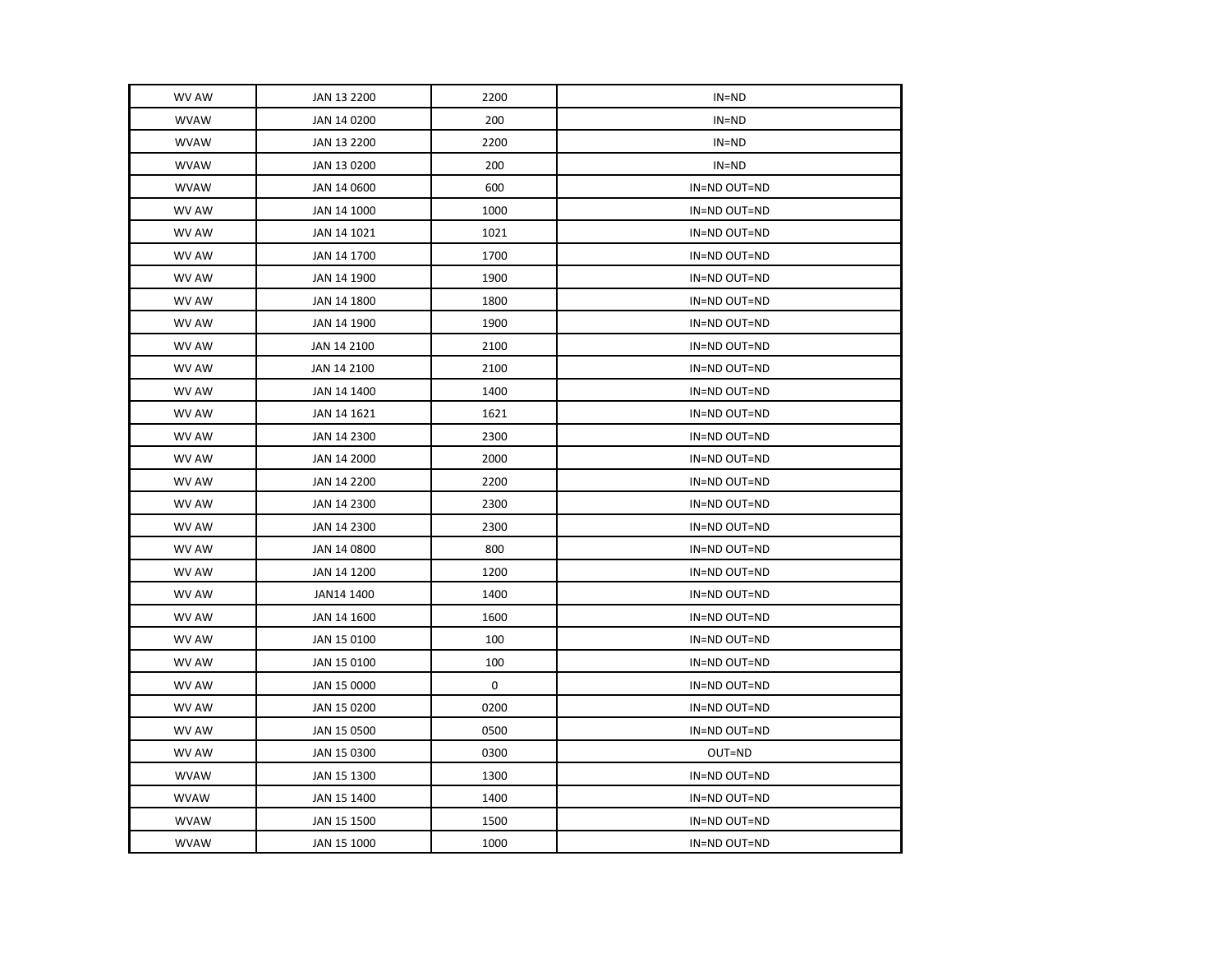| *SP | <b>WVAW</b> | JAN 15 0425 | 425  | IN=ND OUT=ND |
|-----|-------------|-------------|------|--------------|
| *JP | <b>WVAW</b> | JAN 15 1200 | 1200 | IN=ND OUT=ND |
|     | <b>WVAW</b> | JAN 15 0800 | 800  | IN=ND OUT=ND |
|     | <b>WVAW</b> | JAN 15 1000 | 1000 | IN=ND OUT=ND |
|     | <b>WVAW</b> | JAN 15 1500 | 1500 | IN=ND OUT=ND |
|     | <b>WVAW</b> | JAN 15 1300 | 1300 | IN=ND OUT=ND |
|     | <b>WVAW</b> | JAN 15 1400 | 1400 | IN=ND OUT=ND |
|     | <b>WVAW</b> | JAN 15 1500 | 1500 | IN=ND OUT=ND |
|     | <b>WVAW</b> | JAN 15 1300 | 1300 | IN=ND OUT=ND |
|     | <b>WVAW</b> | JAN 15 1400 | 1400 | IN=ND OUT=ND |
|     | <b>WVAW</b> | JAN 15 0400 | 400  | $IN = ND$    |
|     | <b>WVAW</b> | JAN 15 1758 | 1758 | OUT=ND       |
|     | <b>WVAW</b> | JAN 15 0600 | 600  | IN=ND OUT=ND |
|     | <b>WVAW</b> | JAN 15 1500 | 1500 | IN=ND OUT=ND |
|     | <b>WVAW</b> | JAN 15 1700 | 1700 | IN=ND OUT=ND |
|     | <b>WVAW</b> | JAN 15 1600 | 1600 | IN=ND OUT=ND |
|     | <b>WVAW</b> | JAN 15 1800 | 1800 | IN=ND OUT=ND |
|     | <b>WVAW</b> | JAN 15 1900 | 1900 | $IN = ND$    |
|     | <b>WVAW</b> | JAN 15 1300 | 1300 | IN=ND        |
|     | <b>WVAW</b> | JAN 15 1900 | 1900 | IN=ND OUT=ND |
|     | <b>WVAW</b> | JAN 15 2100 | 2100 | IN=ND OUT=ND |
|     | <b>WVAW</b> | JAN 15 1700 | 1700 | OUT=ND       |
|     | <b>WVAW</b> | JAN 15 2200 | 2200 | IN=ND OUT=ND |
|     | <b>WVAW</b> | JAN 15 2000 | 2000 | IN=ND OUT=ND |
|     | <b>WVAW</b> | JAN 15 2100 | 2100 | IN=ND OUT=ND |
|     | <b>WVAW</b> | JAN 14 2000 | 2000 | IN=ND OUT=ND |
|     | <b>WVAW</b> | JAN 14 2200 | 2200 | IN=ND OUT=ND |
|     | <b>WVAW</b> | JAN 15 2300 | 2300 | IN=ND OUT=ND |
|     | <b>WVAW</b> | JAN 14 1800 | 1800 | IN=ND OUT=ND |
|     | <b>WVAW</b> | JAN 14 2300 | 2300 | IN=ND OUT=ND |
|     | <b>WVAW</b> | JAN 16 0000 | 0    | IN=ND OUT=ND |
|     | <b>WVAW</b> | JAN 16 0100 | 100  | IN=ND OUT=ND |
|     | <b>WVAW</b> | JAN 16 0100 | 100  | IN=ND OUT=ND |
|     | <b>WVAW</b> | JAN 15 2000 | 2000 | IN=ND OUT=ND |
|     |             |             |      |              |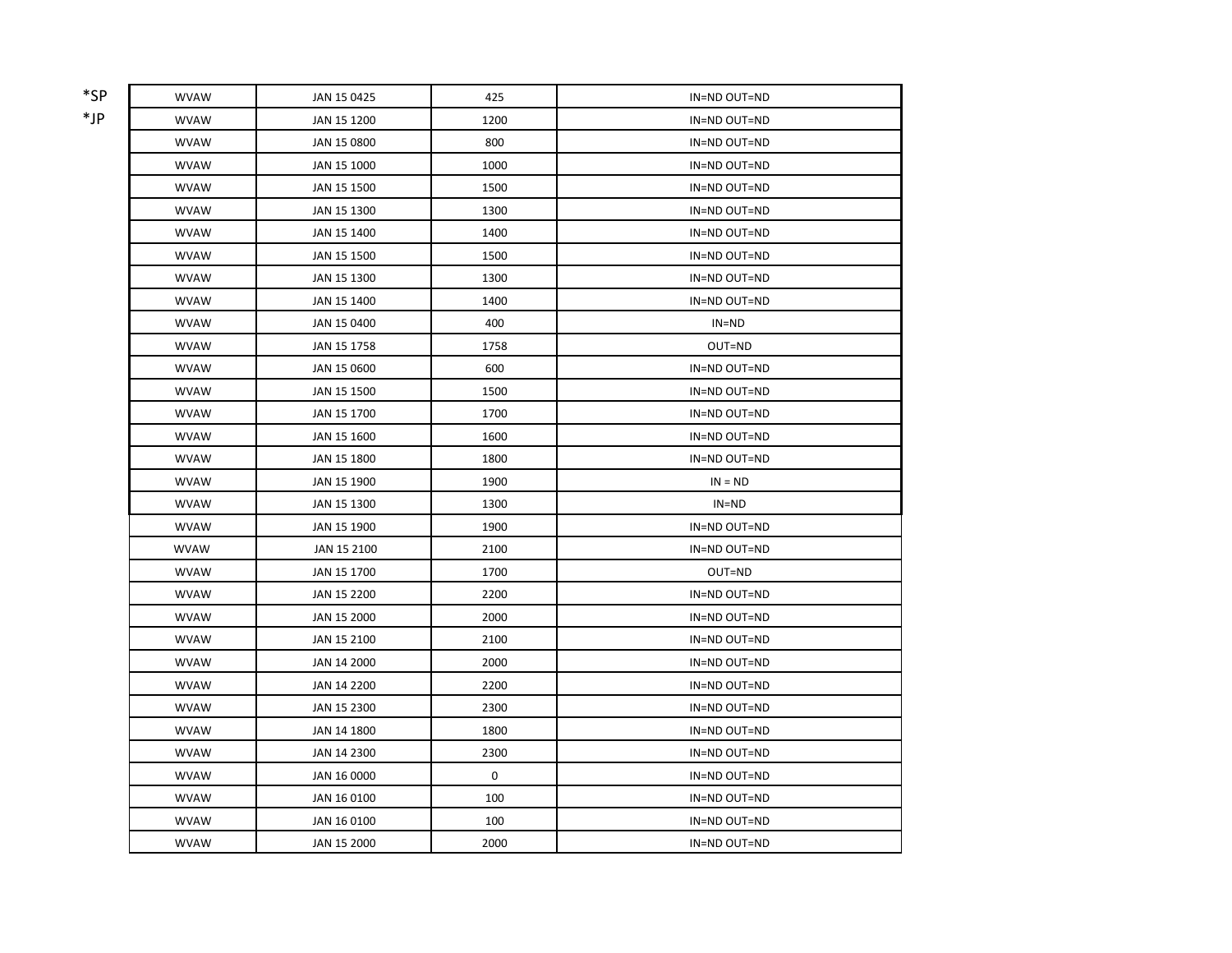| <b>WVAW</b> | JAN 15 2200 | 2200        | IN=ND OUT=ND          |
|-------------|-------------|-------------|-----------------------|
| <b>WVAW</b> | JAN 16 0300 | 300         | IN=ND OUT=ND          |
| <b>WVAW</b> | JAN 16 0000 | $\mathbf 0$ | IN=ND OUT=ND          |
| <b>WVAW</b> | JAN 16 0300 | 300         | IN=ND OUT=ND          |
| <b>WVAW</b> | JAN 16 0200 | 200         | IN=ND OUT=ND          |
| <b>WVAW</b> | JAN 16 0700 | 700         | IN=ND OUT=ND          |
| <b>WVAW</b> | JAN 16 0400 | 400         | IN=ND OUT=ND          |
| <b>WVAW</b> | JAN 16 0500 | 500         | IN=ND OUT=ND          |
| <b>WVAW</b> | JAN 16 0500 | 500         | IN=ND OUT=ND          |
| <b>WVAW</b> | JAN 15 1600 | 1600        | IN=ND OUT=ND          |
| <b>WVAW</b> | JAN 15 1200 | 1200        | IN=ND OUT= .00409     |
| <b>WVAW</b> | JAN 15 1100 | 1100        | IN=ND OUT= .00331     |
| <b>WVAW</b> | JAN 15 1000 | 1000        | IN= .0003 OUT= .00304 |
| <b>WVAW</b> | JAN 16 0900 | 900         | IN=ND OUT=ND          |
| <b>WVAW</b> | JAN 16 0900 | 900         | IN=ND OUT=ND          |
| <b>WVAW</b> | JAN 16 0200 | 200         | IN=ND OUT=ND          |
| <b>WVAW</b> | JAN 16 0400 | 400         | IN=ND OUT=ND          |
| <b>WVAW</b> | JAN 16 1100 | 1100        | IN=ND OUT=ND          |
| <b>WVAW</b> | JAN 16 1000 | 1000        | IN=ND OUT=ND          |
| <b>WVAW</b> | JAN 16 0600 | 600         | IN=ND OUT=ND          |
| <b>WVAW</b> | JAN 16 0800 | 800         | IN=ND OUT=ND          |
| <b>WVAW</b> | JAN 16 1300 | 1300        | IN=ND OUT=ND          |
| <b>WVAW</b> | JAN 15 1600 | 1600        | IN=ND OUT=ND          |
| <b>WVAW</b> | JAN 15 1200 | 1200        | IN=ND OUT=.00409      |
| <b>WVAW</b> | JAN 15 1100 | 1100        | IN=ND OUT=.00331      |
| <b>WVAW</b> | JAN 15 1000 | 1000        | IN=ND OUT=.00304      |
|             | JAN 15 1600 | 1600        | IN=ND OUT=ND          |
|             | JAN 15 1000 | 1000        | IN=ND OUT=ND          |
|             | JAN 15 1300 | 1300        | IN=ND OUT=ND          |
|             | JAN 15 0800 | 800         | IN=ND OUT=ND          |
|             | JAN 15 1800 | 1800        | IN=ND OUT=ND          |
|             | JAN 15 1100 | 1100        | IN=ND OUT=ND          |
|             | JAN 15 0900 | 900         | IN=ND OUT=ND          |
|             | JAN 15 1200 | 1200        | IN=ND OUT=ND          |
|             |             |             |                       |